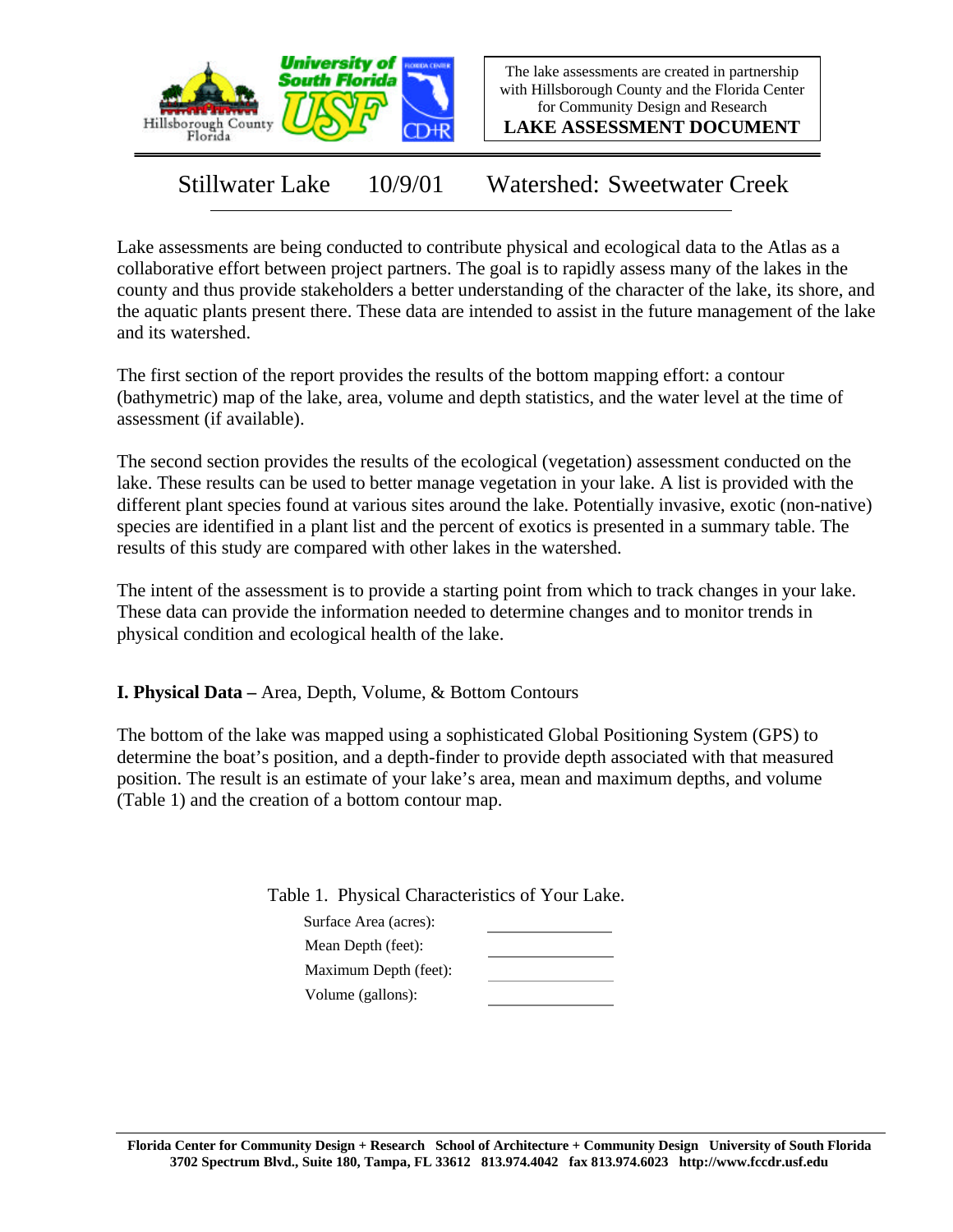

**LAKE ASSESSMENT DOCUMENT**

Stillwater Lake 10/9/01 Watershed: Sweetwater Creek

## **II. Ecological Data**

Aquatic Plant Survey

Approximately equispaced sites are haphazardly mapped around the lake and the aquatic plants at each site are surveyed. The total number of species from all sites is used to approximate the total diversity of aquatic plants and the percent of invasive-exotic plants on the lake and in the watershed (Table 2). Many of these plants are considered ecologically harmful, as they tend to out-compete native species. Such "nuisance" plants can also make boating and other recreational activities difficult or impossible. The common and scientific names of plant species found on your lake are listed in Table 3.

> Table 2. Comparison of species diversity between your lake and other assessed lakes located within your watershed.

|                        |     | Stillwater Lake Sweetwater Creek |  |
|------------------------|-----|----------------------------------|--|
|                        |     | (Average)                        |  |
| Number of Taxa:        | x   | 28                               |  |
| Percent Exotic Plants: | 38% | 16%                              |  |

Table 3. Botanical and common names of the most commonly found plants on your lake. Percent frequency (of occurence), habit (location where found), status (native or exotic), and EPPC status are provided.

| Common Name                                | <b>Plant Species</b>              | Frequency | Habit    | <b>Status</b> | <b>EPPC</b> |
|--------------------------------------------|-----------------------------------|-----------|----------|---------------|-------------|
| Manyflower Marshpennywort, Water Penny     | Hydrocotyl umbellata              | 90%       | Emergent | Native        | <b>NL</b>   |
| <b>Torpedo Grass</b>                       | Panicum repens                    | 50%       | Emergent | Exotic        |             |
| <b>Alligator Weed</b>                      | Alternanthera philoxeroides       | 20%       | Emergent | Exotic        | Ш           |
| Frog-fruit, Carpetweed, Turkey Tangle Fogf | Phyla nodiflora                   | 20%       | Emergent | Native        | <b>NL</b>   |
| Pine Tree                                  | Pinus spp.                        | 20%       | Emergent | Native        | <b>NL</b>   |
| Wax Myrtle                                 | Myrica cerifera                   | 10%       | Emergent | Native        | <b>NL</b>   |
| Creeping Oxeye                             | Sphagneticola (Wedelia) trilobata | 10%       | Emergent | Exotic        | Ш           |
| Cypress                                    | Taxodium spp.                     | 10%       | Emergent | Native        | NL          |